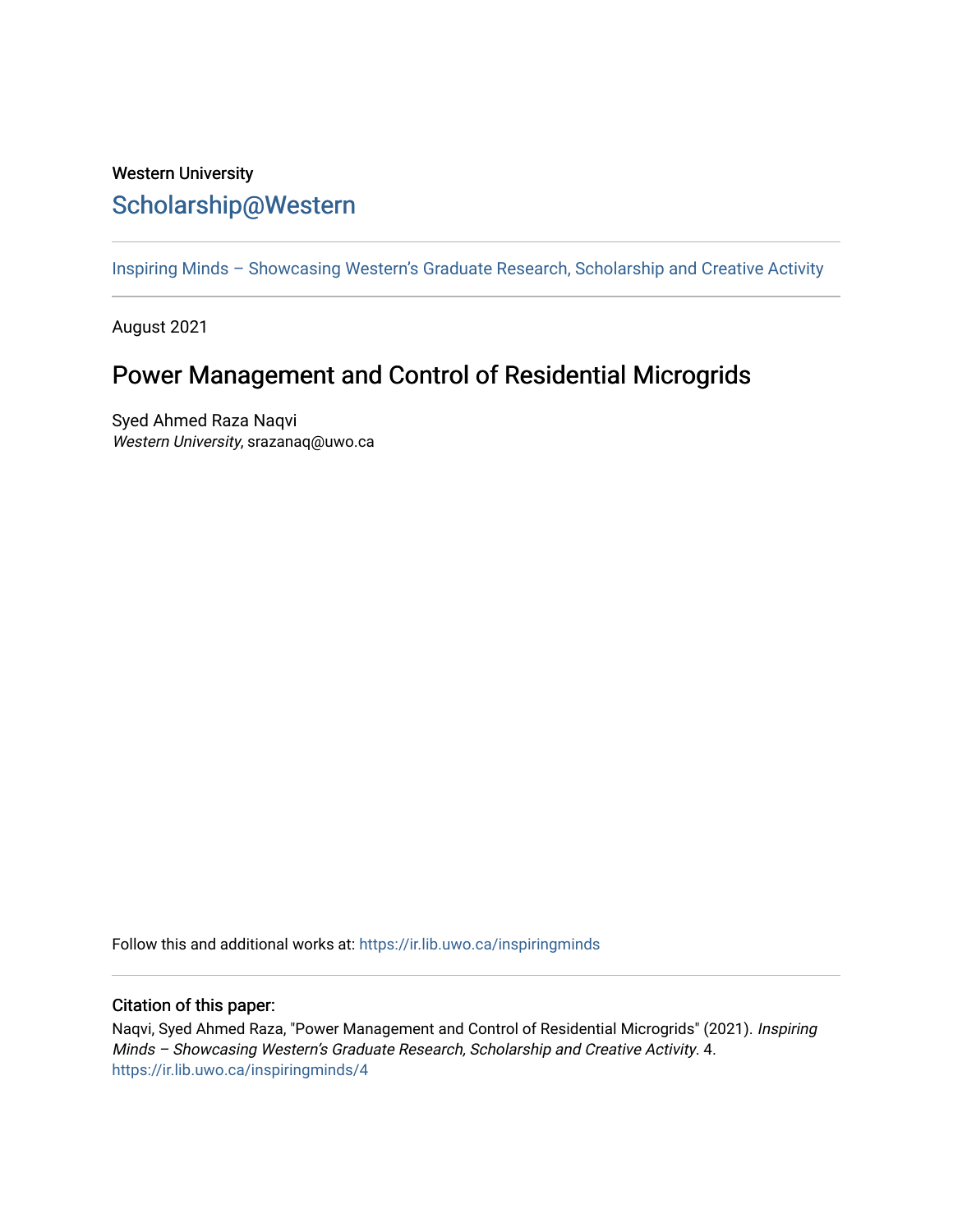### **Power Management and Control of Residential Microgrids**

### **By: Syed Ahmed Raza Naqvi**

In North America, with roof-top PV systems, storage devices and electric vehicles, the concept of central generation has transformed to local distributed generation. With this phenomenon reshaping the current distribution networks, the local generation and storage capacities with their respective controllers allow for these generation units to be grouped together to form single-phase microgrids most commonly referred to as residential microgrids. The thesis looks into the two key issues pertaining to residential microgrids i.e. accommodating multiple embedded generation and energy storage units while balancing the generation and loading in each phase to achieve overall three-phase system balance. An experimental validation of the proposed control strategies has been carried out with laboratory-scale design and development of the back-to-back converter and a control platform to mimic a typical residential microgrid. This work on power balancing single phase residential microgrids can potentially open up new areas of research in the field of microgrids.



Fig.1: An architecture of a grid interfaced single-phase residential microgrids with local load, generation and back-to-back converters for power exchanges.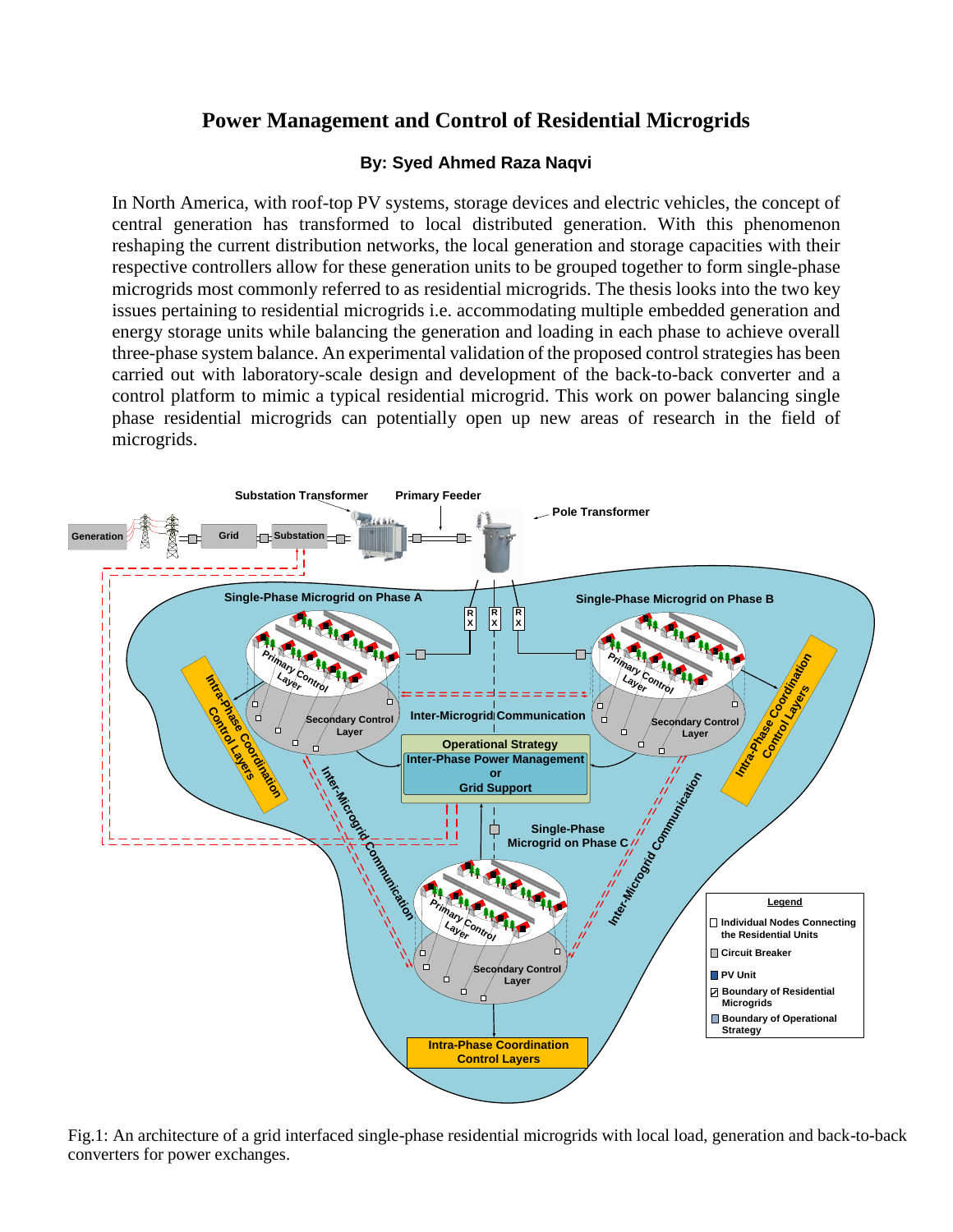

Fig.2: Power transfer between phases using a back-to-back converter and its equivalent circuit representation.